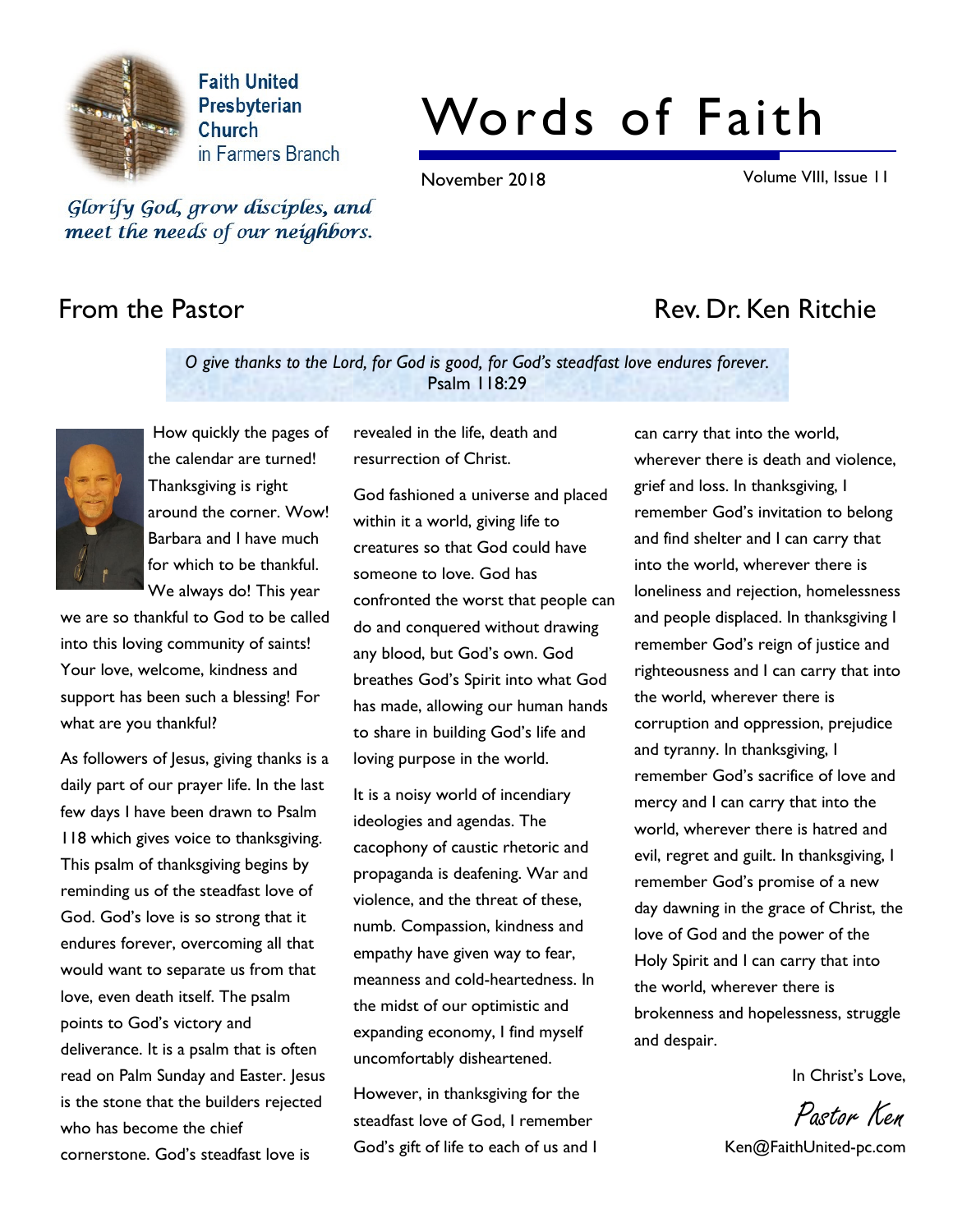# Page 2 Words of Faith

# Presbyterian Women Mary Marxer

The Presbyterian Women Circles continue the Horizon's Bible Study, "God's Promise: I am with You." Books are available in the church office or at a Circle meeting.



### Tuesday Morning Circle-2nd Tuesday, 10:30

a.m. at the church. Circle moderator, Linnie Hinkle. Next meeting Tuesday, November 13.

# Outreach & Evangelism Gail Crumpler

Tuesday Evening Circle-3rd Tuesday, 7:00 p.m. Meet in member homes. Circle moderator, Irene Simpson. Next meeting, Tuesday, November 20.

Stuffed Animals Project, materials remain available in classroom #4. Contact Lorna Acker or Lois Duell if you have any questions about this project.

Metrocrest Seasons of Service Luncheon – We donated \$250 to Metrocrest Services and received two seats to the luncheon which honors volunteers. This year it was attended by our pastor Ken and his wife Barbara. Ken said it was a great event and they learned much about Metrocrest.

Presbyterian Children's Home & Services Luncheon - Patsy, Lois, Alison, Linnie, Pastor Ken and I are planning to attend the luncheon on October 30. We look forward to hearing more about PCHS. We will make a contribution of \$500 from our church. Other contributions can be made as well.





### North Dallas Shared Ministries Tour – After a couple of members

wanted to know more about NDSM, our committee decided it is time to have a tour of the facility. We will meet at the church on November 8 at 1:00 to carpool. There will be a signup sheet in the narthex for those who want to go with us, or you can let me know (Gail). We want to know who is going so we will not leave anyone behind.

Peace & Global Witness Offering – When we support this offering, we are sharing the peace of Christ by promoting reconciliation and peace where there is violence and conflict. 25% of this offering will go where it is needed locally. We will donate our part to "Family to Freedom," an organization that helps abused persons find a safe place to live. Offering envelopes will be in the pews November  $4<sup>th</sup>$  through the  $18<sup>th</sup>$ .

Metrocrest Services Christmas Drive – Believe it or not, Christmas is right around the corner. We plan to have our tree up by November 25th so we can start bringing toys and clothing items for the Metrocrest Christmas store. We will collect the items November 25, December 2nd & 9th.

# Your commitment for 2019 John Marxer

Dedication Sunday has come and gone, but it is not too late to send in your commitment card for 2019. Feel free to drop it in the mail or in the offering trays on Sundays in November. This will help the Finance Committee to better budget for the coming year. Thank you for your commitment to Follow Jesus into the Future with your Faith United brothers and sisters in Christ.



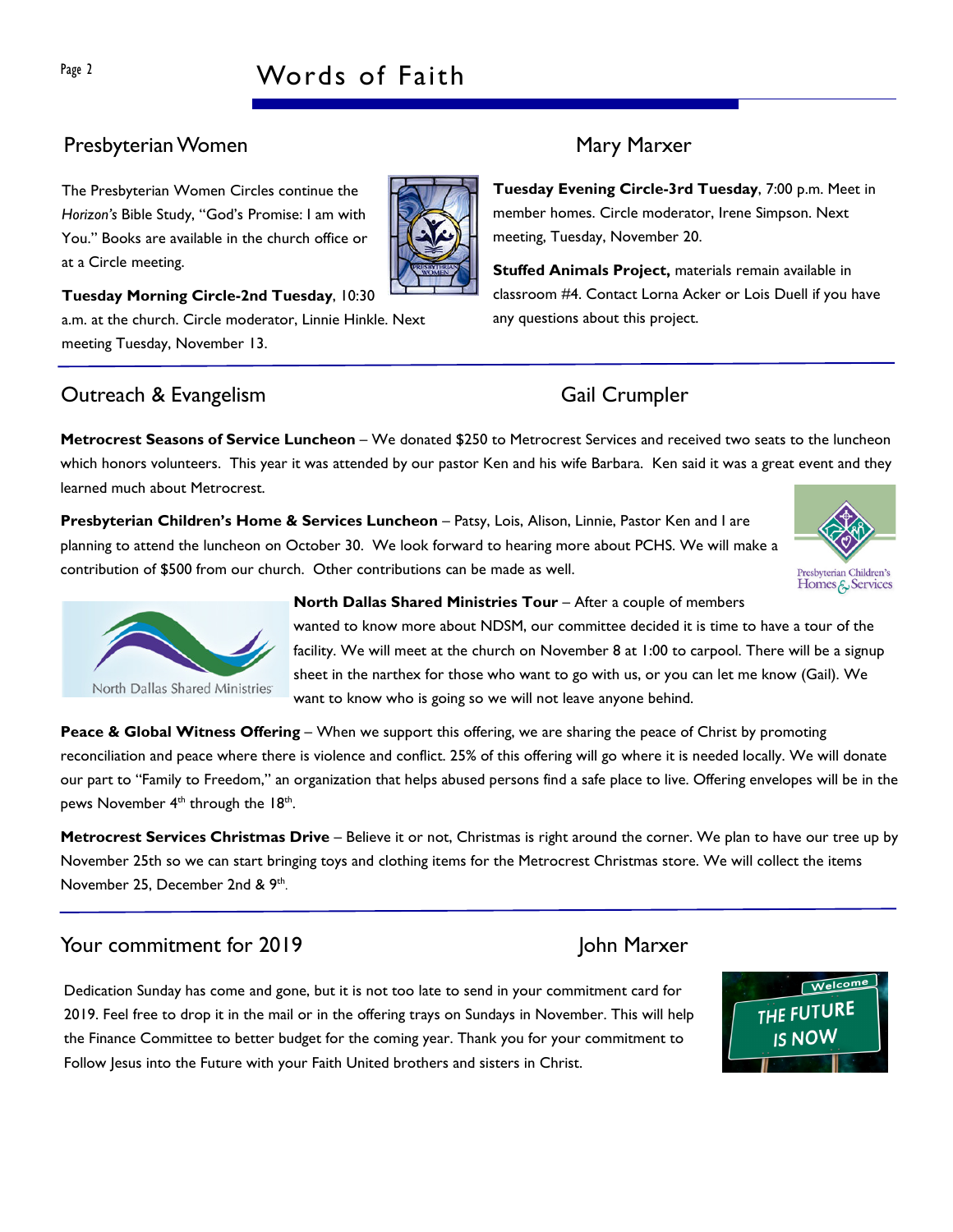# Happy Birthday!

| November 9<br>November I |                     | November 18               | November 23             |  |
|--------------------------|---------------------|---------------------------|-------------------------|--|
| Cheryl Sparks<br>楽       | Margaret Jones<br>楽 | <b>Gerry Nichols</b><br>榮 | <b>Betty Laney</b><br>槃 |  |
| November 4               | November 10         | Helen McKemie<br>鸒        | Wade Yost<br>秦          |  |
| Kay McLellan<br>楽        | Pepper Durholz<br>榮 | November 20               | November 24             |  |
| November 7               | November 16         | Sharon Meurer<br>鸒        | Teresa Nelson<br>豪      |  |
| Clark Penfold<br>盤       | Terry Johns<br>槃    | November 21               | November 30             |  |
|                          |                     | Jewell Haworth<br>楽       | David Pierce<br>翭       |  |



# Next newsletter is December 2018. Deadline for articles, Friday, Nov. 16. Contact church office or Brenda Swindle via email to submit articles.



### Rehab/At Home:

- ♥ Margaret Jones
- Anne Mobley
- Wanda Mosher
- Freddie Simmons
- Prayers for:
- Dale Durcholz
- Kathie Heffler
- Roger Jones
- ♥ Sugie Maxfield
- ♥ Betty Runkel
- Margaret Plunkett
- lessamine Scheele
- Barbara Stein





## Poinsettias 2018

It is time to place your order for poinsettias. We will take orders Sundays 11/18 & 11/25. You may place this form in the offering trays, box in Narthex, or return to the church office by Monday, November 26, 2018. Please note "for poinsettias" in the memo section if paying by check.

I (we) wish to order \_\_\_\_\_\_\_\_\_\_\_\_\_\_\_\_\_poinsettias at \$10.00 each. Please check one: \_\_\_\_\_\_\_\_\_\_\_\_\_\_\_\_\_\_\_\_\_\_\_\_\_\_<br>Payment included

Wish to pay later

Name(s):

3.

Please print the following dedication(s) for my (our) poinsettias.

1. 2.